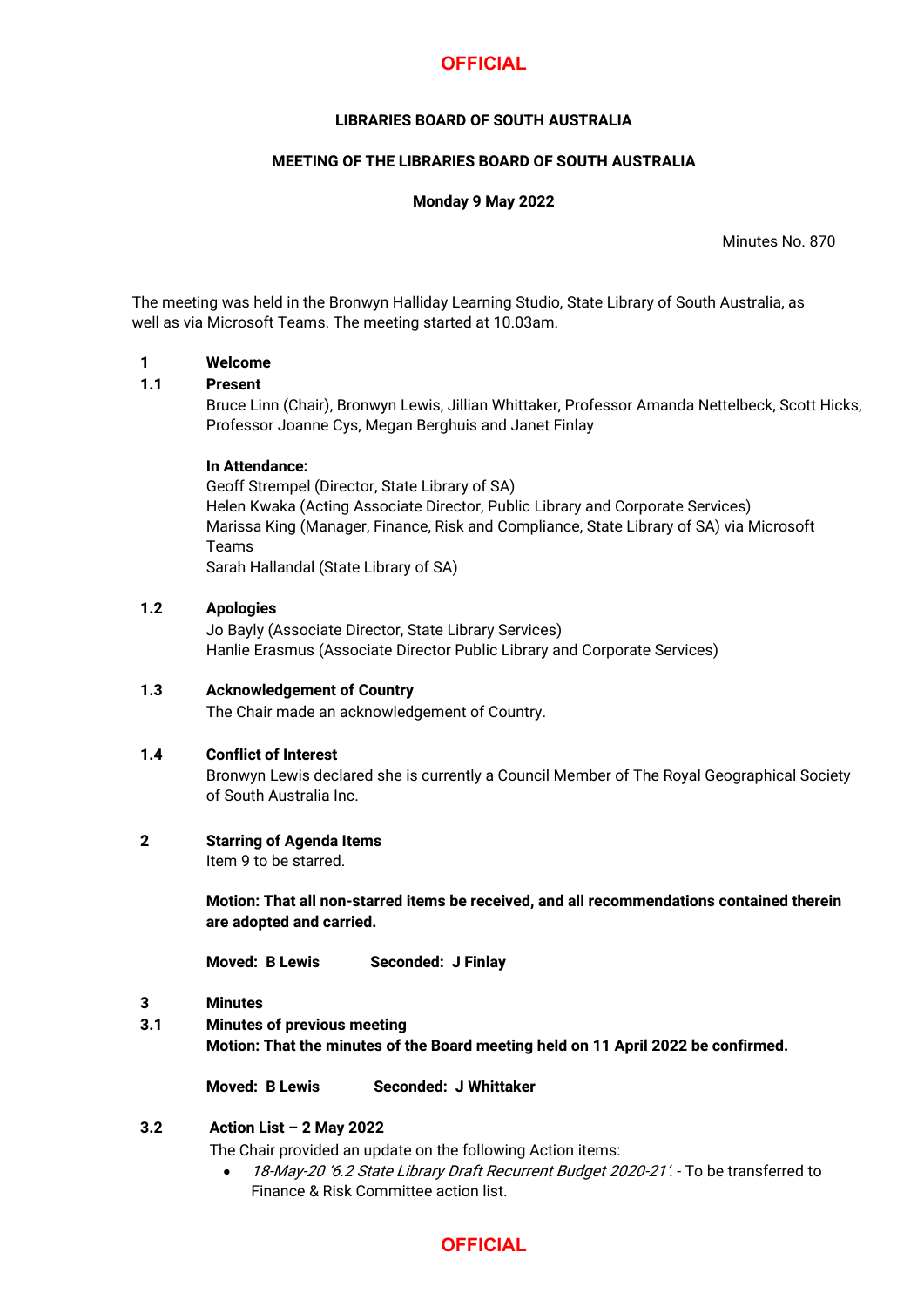# **OFFICIAL**

- 9-Nov-20 '5.1 Future Service Design Project'. To be transferred to Finance & Risk Committee action list.
- 14-Dec-20 '8.2 Distribution of State Government Grant Funding and Conditions'. Discuss under Item 9 Director's report and replace with a new item around communication with the stakeholders on the Collaboration Agreement.
- 9-Mar-21 '4.1 Memorandum of Agreement Negotiations Update'. Discuss under Item 9 Director's report and replace with a new item around communications with the stakeholders on the Collaboration Agreement.

# **3.3 Unstarred. Matters dealt with out of session**

No matters were dealt with out of session.

# **4 STRATEGIC MATTERS (Presentations, Key Strategy Updates)**

**4.1 Collaboration Agreement between Libraires Board and Local Government Association of SA** The Libraries Board notes the signed Collaboration Agreement between the Libraries Board and Local Government Association of SA.

It was mentioned that the 10<sup>th</sup> anniversary of One Card was recognised on 6 May 2022. The Board congratulated all those involved and would like to see this important milestone recognised in some way. Helen Kwaka mentioned of the Programs and Communication Team, Public Library Services being in contact with The Advertiser to perhaps do a news story about this.

# **4.2 Board Committee Structure Reporting and Governance**

The Chair spoke about a recent discussion in looking at streamlining the activities and reporting requirements to the Libraries Board. He emphasised that this was not diminishing the Board's responsibilities or its commitment, however it will reduce the amount of material escalated to the Board and improve the Board and Committees' work.

The following was discussed:

- the State Library is looking at a Board management software system to help with the process and managing papers.
- the Board agenda will only include strategic items, committee reports and Director's report. Remove other standing items as these will form part of the committee reports.
- The Board to establish a steering committee for Philanthropic activities. Official name to be decided upon. The Chair invited Bronwyn Lewis to Chair this steering committee and she has agreed. Consideration to now look at who will be appropriate to bring on to the committee before the next meeting. **Action: Establish a Philanthropic steering committee including the appropriate members at the next meeting.**
- With the constraints to get papers out, the Board agreed for the standard procedure of the distribution of papers will now be by the Wednesday before the meeting, this is giving more time for Committee Chairs and the Board Executive Secretary to prepare the papers.
- A yearlong board calendar to be established, with place holders to be sent to Board members for the second Monday of each month, except for January. This provides opportunity for us to hold eleven meetings for the year. It was noted that some of these times may be used for workshops, and it is likely that not all meetings may go ahead. A likely plan will be for two meetings per quarter.

# **OFFICIAL**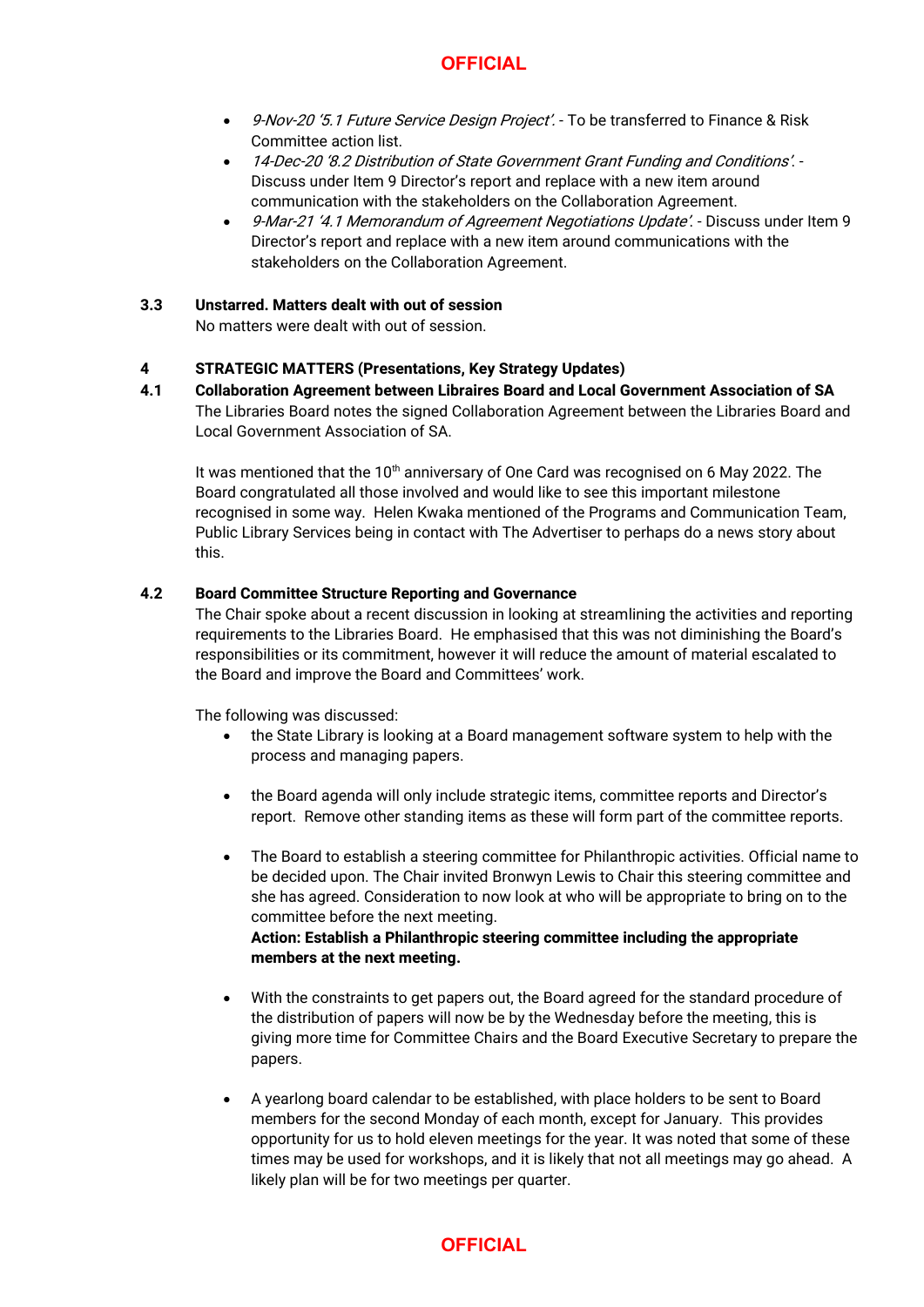# **OFFICIAL**

• Suggestion was to move the regional tour to Monday/Tuesday instead of Thursday/Friday so it aligns with our Monday meetings. Members reported that council meetings are normally held on Monday/Tuesday's so these requests will be taken onboard before making a decision.

# **The Libraries Board notes this verbal report.**

# **Moved: M Berghuis Seconded: B Lewis**

- **4.3 Visitor Experience Project** Refer to Item 9. Director's report.
- **4.4 Future Services Project** No update was provided.
- **5 FOR DECISION (Strategic)** No update was provided.
- **6 FOR DECISION (Operational)** No update was provided.

#### **7 STANDING ITEMS**

**7.1 Philanthropic and Corporate Partnerships** No update was provided.

# **8 FINANCE AND RISK COMMITTEE REPORT**

# **8.1 Summary of Finance and Risk Committee Meeting - 29 April 2022**

Janet Finlay as Chair, Finance and Risk Committee spoke to report about the new reporting approach around the Finance & Risk Committee meeting.

# • **Bequest and Donated Funds Policy Review (Attachment 1)**

This item came from the workshop in April with the recommendation to consider and review this policy.

**Resolution: That the Libraries Board asks the Finance and Risk Committee to review the Bequest and Donated Funds policy.** 

**Moved: J Finlay Seconded: S Hicks**

# • **Bequest and Donated Funds 2022-2023 (Attachment 2)**

Janet Finlay advised the Board to consider the motions as a collective instead of individual items.

**Resolution: That the Libraries Board:**

- **1. Notes the estimated revenue budget of \$400,000 from dividends, distributions, franking credits and interest earned on investments.**
- **2. Approves the funds available for allocation in 2022-2023 for Andersen, Franklin, McGuire and Institutes as detailed in Attachment 1.**
- **3. Notes the projects from Mortlock funds that are already funded and approved for 2022-2023.**
- **4. Approves \$14,138 for ER Cornell and \$7,000 for the Rod East Fellowship if required.**
- **5. Approves expenditure as required from the other bequest funds up to the total available in each fund plus any interest accruing in 2022-2023.**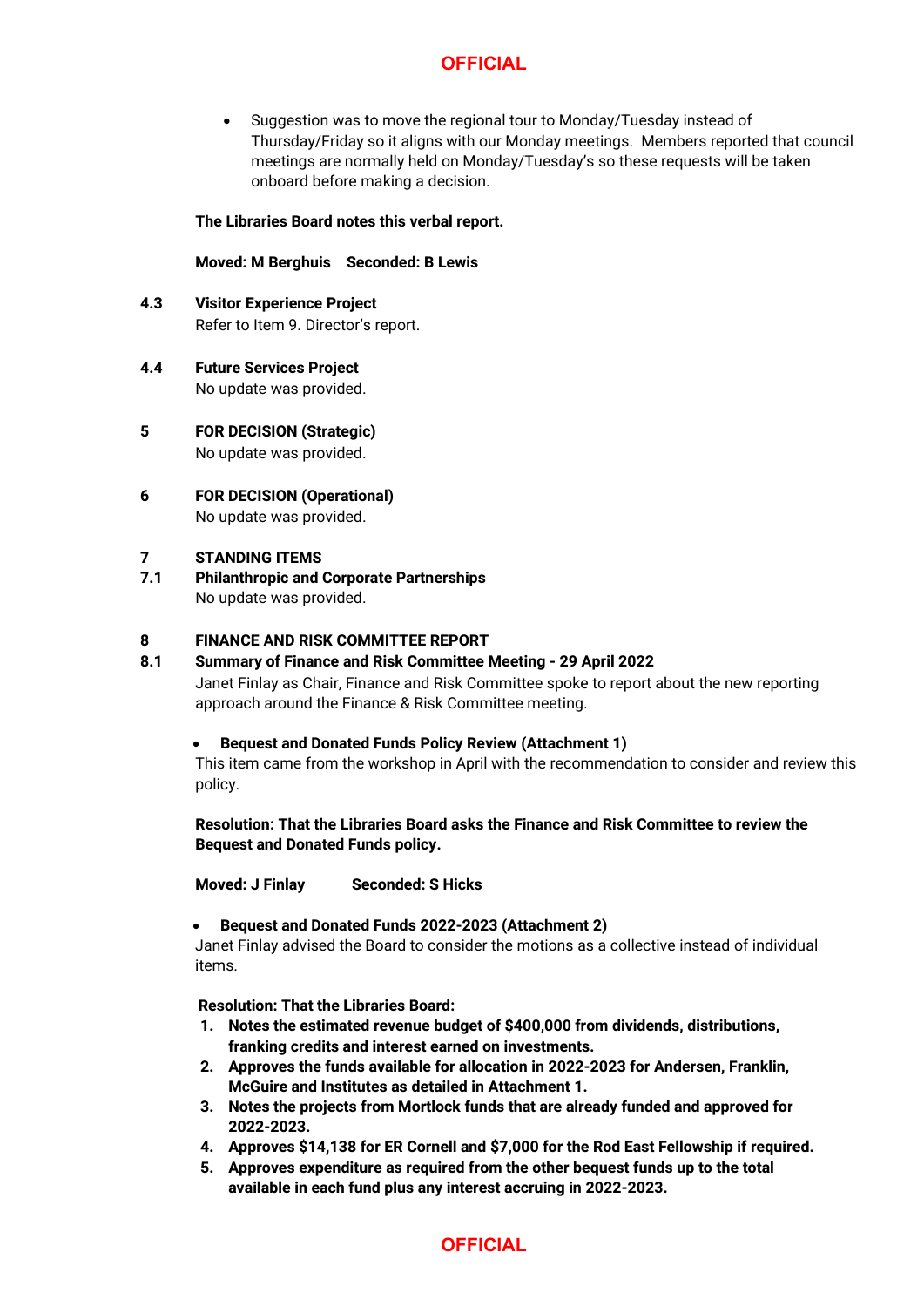#### **Moved: J Finlay Seconded: M Berghuis**

### • **Draft Recurrent Budget 2022-2023 (Attachment 3)**

Janet Finlay explained the Finance and Risk Committee members had a robust discussion around the draft budget. Whilst the budget has been prepared on a business-as-usual basis, it was noted that other external matters are likely to impact on the final budget.

The implications of these pressures on the Libraries Board budget, will be communicated to the Board as soon as they are apparent.

**Resolution: That the Libraries Board endorses the draft State Library, Public Library Services and Corporate Services recurrent budgets for 2022-2023 noting that this is subject to change.**

**Moved: J Finlay Seconded: A Nettelbeck**

• **Financial Authorisations Review (Attachment 4)**

Janet Finlay spoke to report.

**Resolution: That the Libraries Board endorses the Financial Authorisations.**

**Moved: J Finlay Seconded: J Cys**

• **Finance and Risk Committee Terms of Reference Updated (Attachment 5)**

A few minor changes were made to the Terms of Reference following the change in operations of the committee.

**Resolution: That the Libraries Board approves the proposed changes to the Finance and Risk Committee Terms of Reference.**

**Moved: J Finlay Seconded: S Hicks**

#### • **State Library Proposed Fees and Charges 2022-2023 (Attachment 6)**

Janet Finlay explained the majority of the proposed fees and charges were kept the same as the previous year. The Finance and Risk Committee had factored in the impact and administrative costs in relation to the management and resourcing aspects of the fees and charges.

Due to the Board's current financial situation, there was discussion about the need to increase the fees and charges. It was noted that the rounding up or down of certain items be undertaken when appropriate.

The Director explained the process for setting fees and charges in relation to CPI and reporting to Treasury.

The fees and charges will continue to be reviewed every year with a strategic review to be completed every second year.

**Resolution: That the Libraries Board approves the proposed fees and charges schedule for 2022-2023.**

**Action: The Finance and Risk Committee to request management to consider a review every second year that takes into account the accumulative CPI.**

**Moved: J Finlay Seconded: S Hicks**

# **OFFICIAL**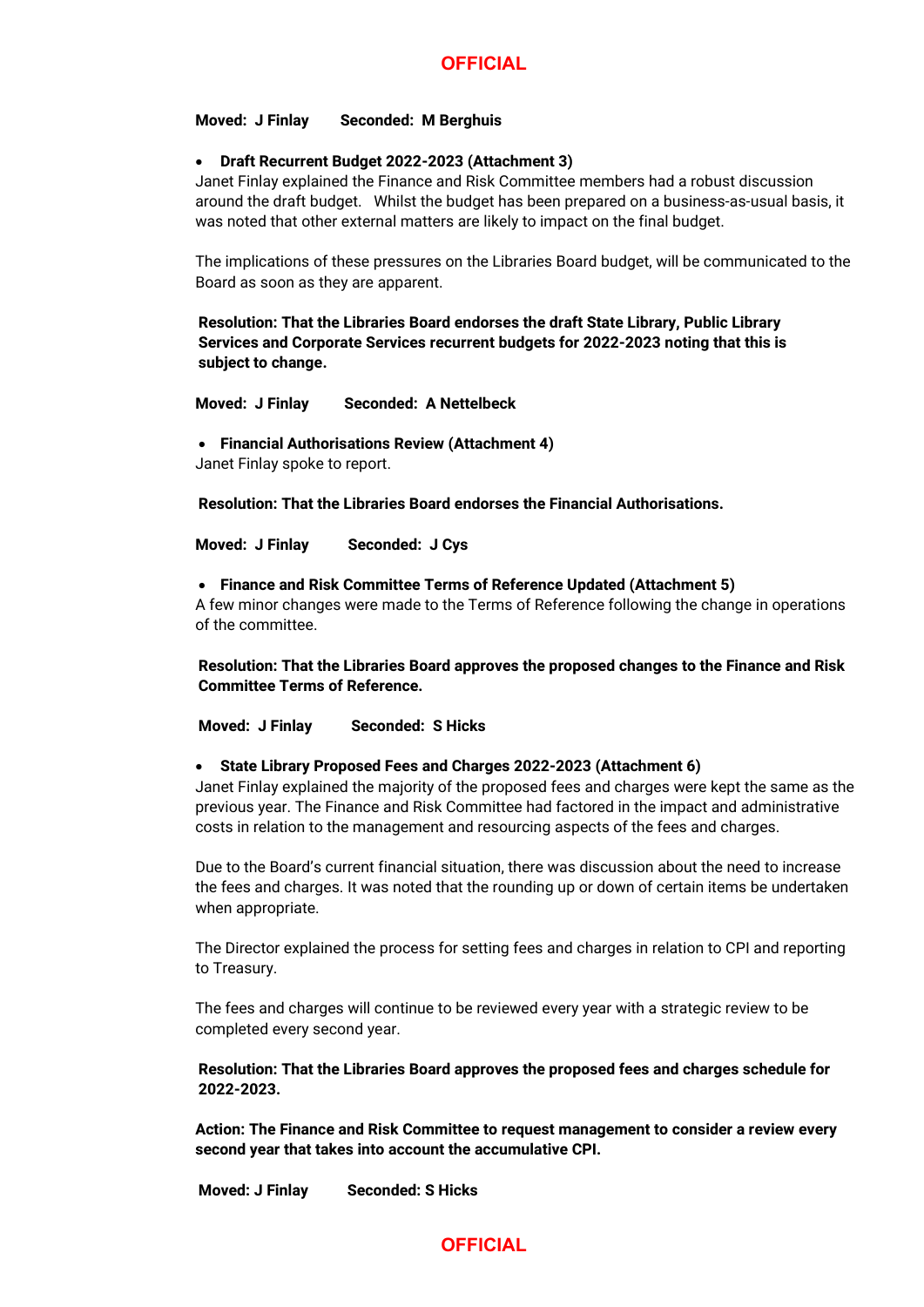### • **Risk Profile**

Janet spoke about the Finance and Risk Committee discussing the general risk approach within the state government's framework and templates. The Committee to assist in the development of a documented risk appetite.

The Libraries Board discussed the different aspects of risk, how these are going to be managed and the suggestion of organising a workshop to discuss these risks and the Board's risk appetite. It was noted for the Finance and Risk Committee external members to be invited.

**Action: Janet Finlay to liaise with Marissa King, the Chair and Director about organising a workshop and for the Finance and Risk Committee external members to be invited.**

**Resolution: That the Libraries Board undertakes a workshop to discuss strategic risks and to develop and document the Board's risk appetite.** 

**Moved: J Finlay Seconded: B Lewis**

# **9 DIRECTOR'S REPORT**

The Director tabled a written report and provided an update which included:

- Chair and Director met with Minister Michaels on 26 April 2022, items discussed were the Activation Strategy and School Community Library program challenges.
- Briefed City of Adelaide (CEO's briefing session) on 3 May 2022 on the Visitor Activation **Strategy**
- Aboriginal Reference Group held its second meeting. Aboriginal chair elected & list of actions for the next 12 months being developed.
- Friends Strategy Day focus on Friends' support for the Library.
- Mem Fox project Met with Mem to discuss developing governance & project management frameworks for the project and the wider project.
- Lust for Lifestyle exhibition launch in collaboration with the University of Adelaide was held on 28 April 2022, with the exhibition being extended until 24 July 2022.
- SANFL 'Our Footy, Our People, Our Stories' exhibition opening on 3 June 2022.
- Working with Public Libraries & the Community Centres Association on behalf of Hanlie Erasmus.
- Working on funding strategy for Activation Strategy.
- Working on 2022/23 budget implications. Libraries Board members discussed these implications.

The Chair noted in reference to Item 3.2 Action List: 9-Mar-21 '4.1 Memorandum of Agreement Negotiations Update above. The commitment made to the Local Government Association in relation to the communication surrounding the Collaboration Agreement will be discussed between now and the next Board meeting, this is impacted by the budget situation and the amount time that has passed since the agreement was signed.

# **Action: State Library Budget Strategy Update Board report from July 2021 to be circulated to Board members.**

**Action: Janet Finlay requested for a table to be prepared on the different options impacted by the budget, including risk to be tabled at the June meeting.**

- Building works progress plans about to be signed off for Spence L2 building works.
- Attending National Australian Libraries & Information Association (ALIA) Conference on 16-19 May 2022. Including participation in the 'Professional Pathways' Board.